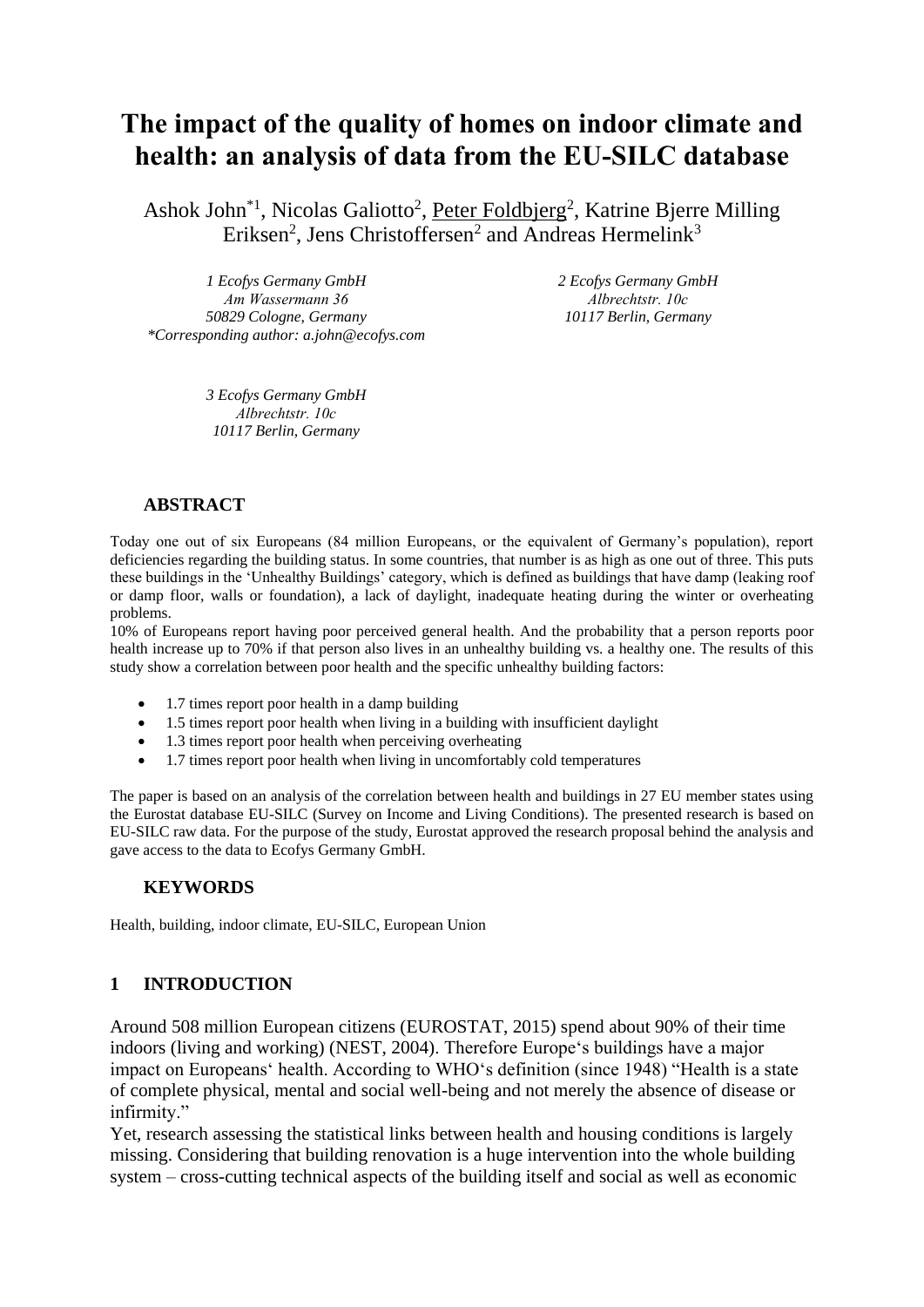issues of the dwellers – it is necessary to fully grasp the implications, risks and chances. Therefore, a main research objective is to identify these links and to highlight which part of Europe's and MS's population is most in need of building renovation.

This insight triggered a detailed study on the relation between health and housing conditions across EU28 and its Member States. The results described here have been presented in the scientific report "The relation between quality of dwelling, socio-economic status and health in EU28 and its Member States" (Hermelink & John, 2017).

# **2 METHODOLOGY**

The research is based on analysing Eurostat microdata from the EU-wide survey , Income and Living Conditions in Europe".(EU-SILC). EU-SILC is a Eurostat Survey, which is conducted in a European-wide household panel, to assess the status and development of Income and Living Conditions in Europe. The EU SILC survey covers amongst others the domains housing including economic issues and health. Data in EU-SILC are collected either on household or individual level. For this research, anonymised results for more than 100,000 individual households and more than  $250,000$  adults (16 +) across all EU Member States – except Germany - were made available by Eurostat. The focus of this study lies on data from 2012, where more detailed information on housing conditions was collected. To handle the massive amount of data the statistical computing program R (version 3.3.0) was used for statistical analyses of the microdata.

# **3 RESULTS**

The research reveals that around 16% of Europeans report deficiencies regarding the building status; either because of dampness (leaking roof or damp floor, walls or foundation), lack of daylight, inadequate heating during the winter or overheating problems. The analysis also shows that around 44 Mio adults report poor perceived general health; this is equivalent to nearly 10% of the European population. As described above, the results will focus on the linkage between building status and health. Accordingly, the focal point of analysis described here are

- health in damp buildings.
- health in dark buildings.
- health in overheated buildings.
- health in building with uncomfortably cold temperatures

Detailed results of each of the mentioned topics will be described in the following subsections.

# **3.1 Health in damp buildings**

15% of EU households (more than 30 Mio; or more than 60 Mio adults) report to live in damp buildings (leaking roof, damp floor/walls /roof/ foundation etc.).

- When adults report no dampness 9% report poor health
- When adults report dampness 16% report poor health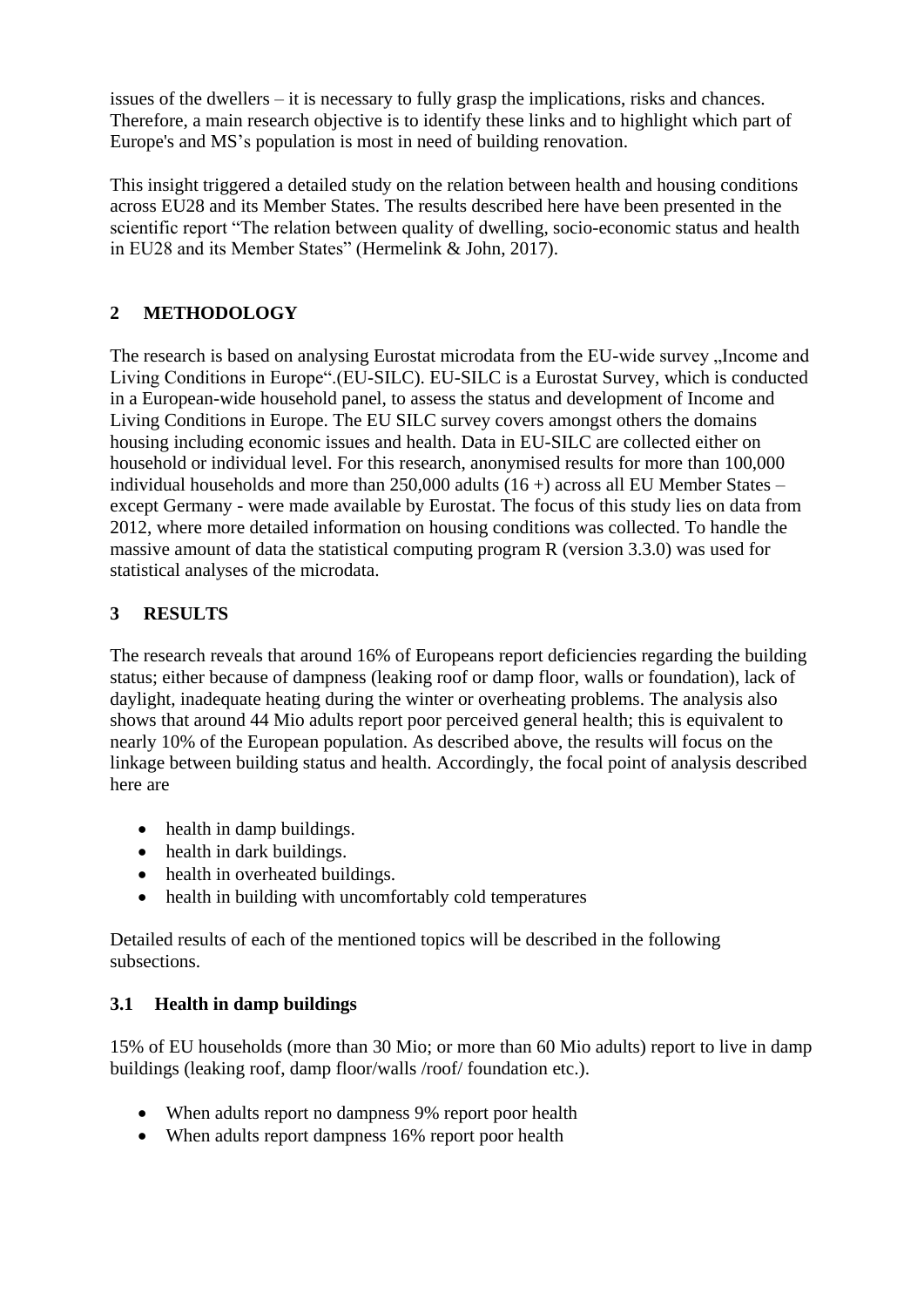The probability that adults report poor health is significantly higher in homes with reported dampness; across the EU the probability is 1.7 times higher than with no dampness.



Figure 1: Health status in damp buildings for EU28 (share within subset and number of adults)

# **3.2 Health in dark buildings**

Approx. 6% of all EU households (14 million; or approx. 30 Mio adults) report a lack of daylight

- When adults report no lack of daylight 10% report poor health
- When adults report lack of daylight 15% report poor health

The probability that adults report bad health is significantly higher when a lack of daylight is perceived; across the EU this probability is 1.5 times the one when no lack of daylight is perceived. Altogether approx. 10% of all adults reporting poor health live in buildings lacking daylight, where only 7% of all adults live.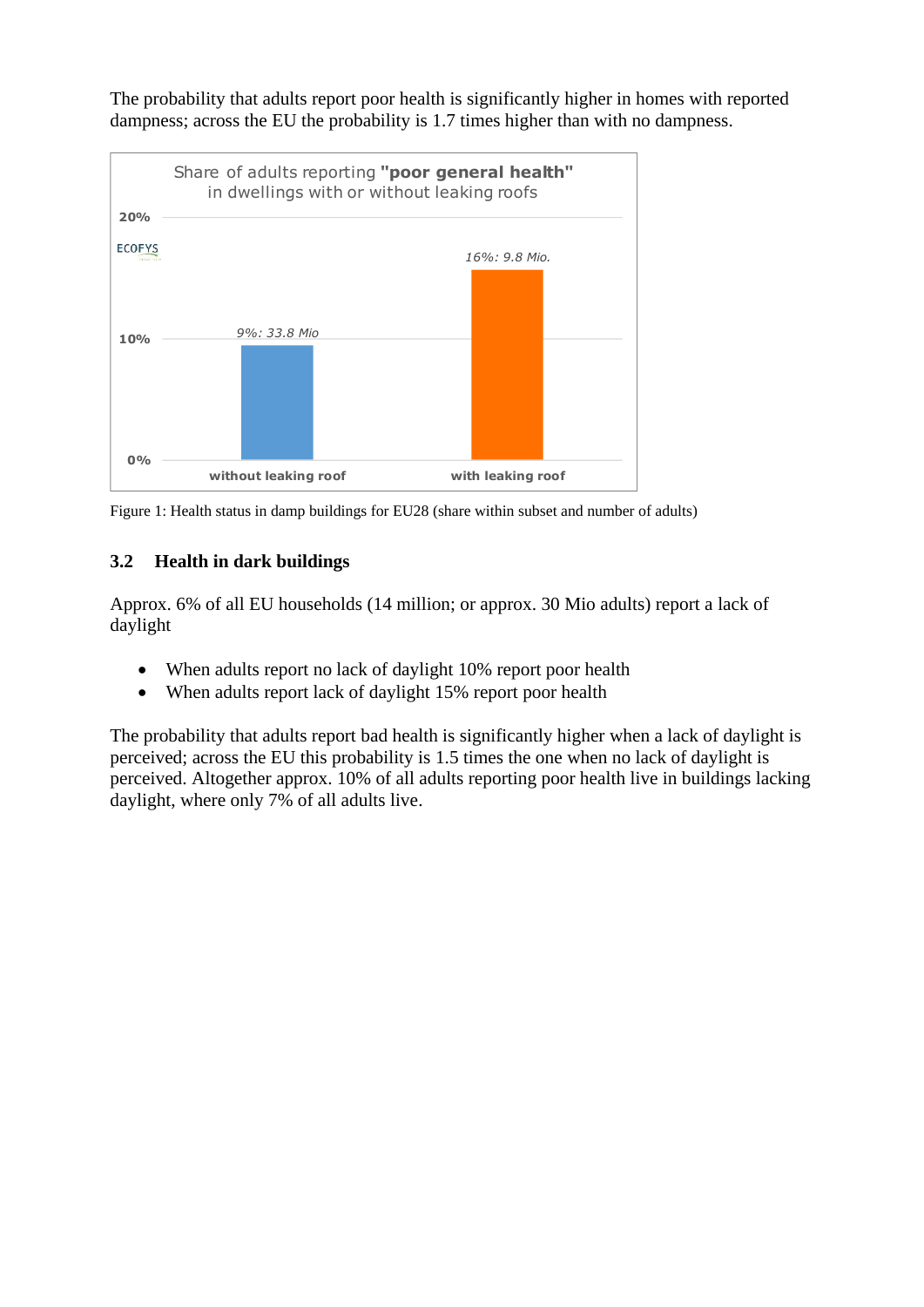



#### **3.3 Health in overheated buildings**

Approx. 20% of all EU households (40 million; or approx. 84 Mio adults) report bad thermal comfort in summer.

- When adults report good thermal comfort (cool dwelling) in summer 10% report poor health
- When adults report bad thermal comfort (too hot dwellings) in summer 13% report poor health

The probability that adults report bad health is significantly higher when bad thermal comfort is perceived; across the EU this probability is 1.3 times the one when good thermal comfort is perceived.



Figure 3: Health in overheated buildings for EU28 status (share within subset and number of adults)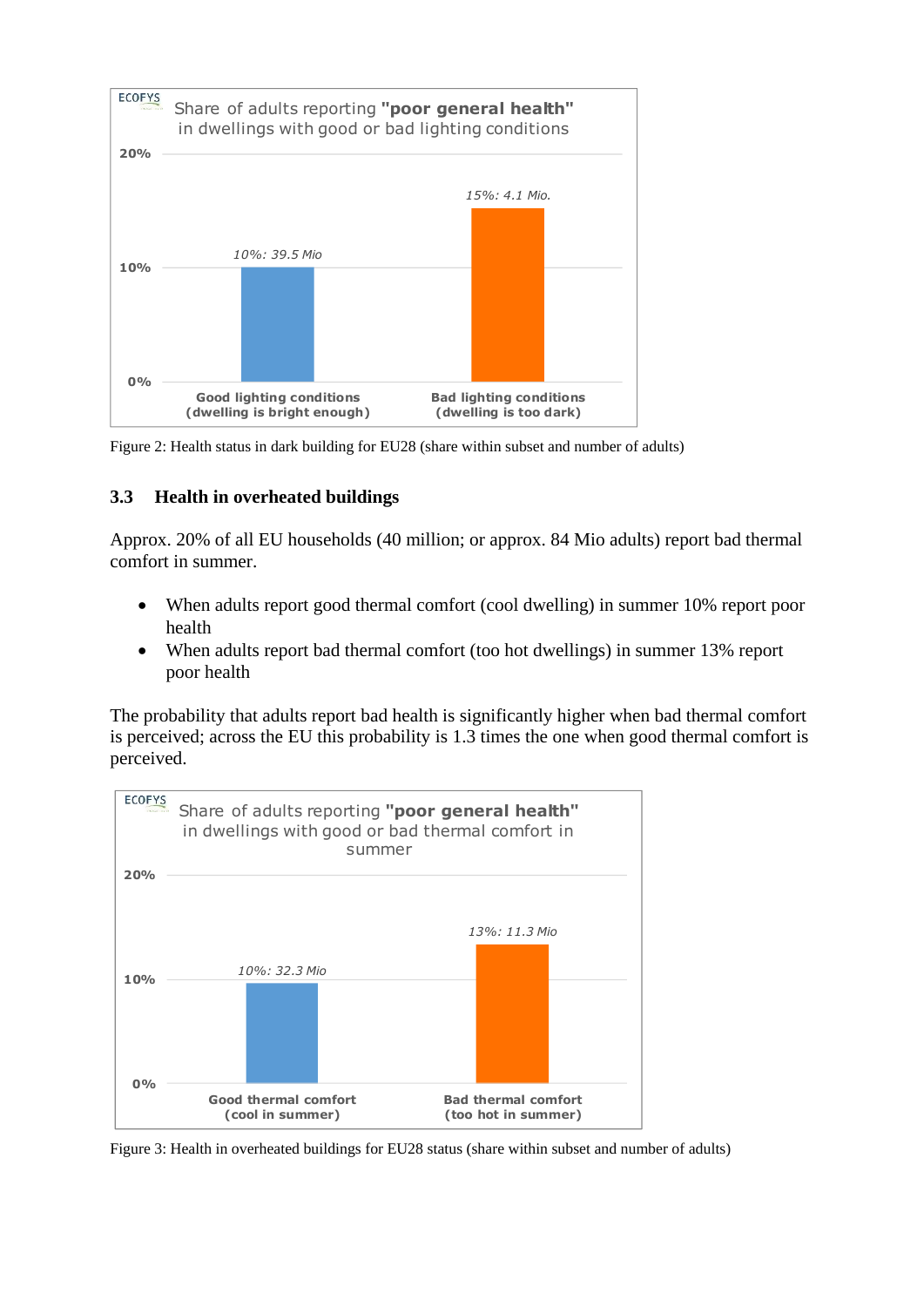### **3.4 Health in too cold buildings during winter**

Approx. 15% of all EU households (more than 30 Mio; or more than 60 Mio adults) bad thermal comfort in winter

- When adults report good thermal comfort (warm dwellings) in winter 9% report poor health
- When adults report bad thermal comfort (too cold dwellings) in winter 16% report poor health

The probability that adults report bad health is significantly higher when bad thermal comfort is perceived; across the EU this probability is 1.7 times the one when good thermal comfort is perceived.



Figure 4: Health in too cold buildings for EU28 status (share within subset and number of adults)

# **4 CONCLUSION AND DISCUSSION**

The results described in this paper based on EU-SILC variables on quality of buildings and general health show statistically significant interdependencies. However, additional analysis are needed to understand for example the influence of economic issues of households and individuals, regional patterns or energy poverty on health. Based on the results shown here, we observed that structural problems of the building like leaking roofs, damp walls (etc.), buildings' ability to provide comfortable temperatures in winter, lack of daylight seem to act as similarly strong accelerators and/or indicators for health problems. On average the relative share of adults reporting poor health increases 30 to 70% when at least one of the abovementioned deficiencies is reported compared to the group of people who do not perceive such deficiencies.

However, as indicated above this study so far focused on a small selected sample of relevant variables influencing health. On the other hand like in the analyses of Thomson and Snell (2012) who focused their EU SILC analyses on energy poverty, the strengths of the correlations are moderate. This is why on the one hand we found statistically highly significant correlations between the presented variables. This means, that there are many other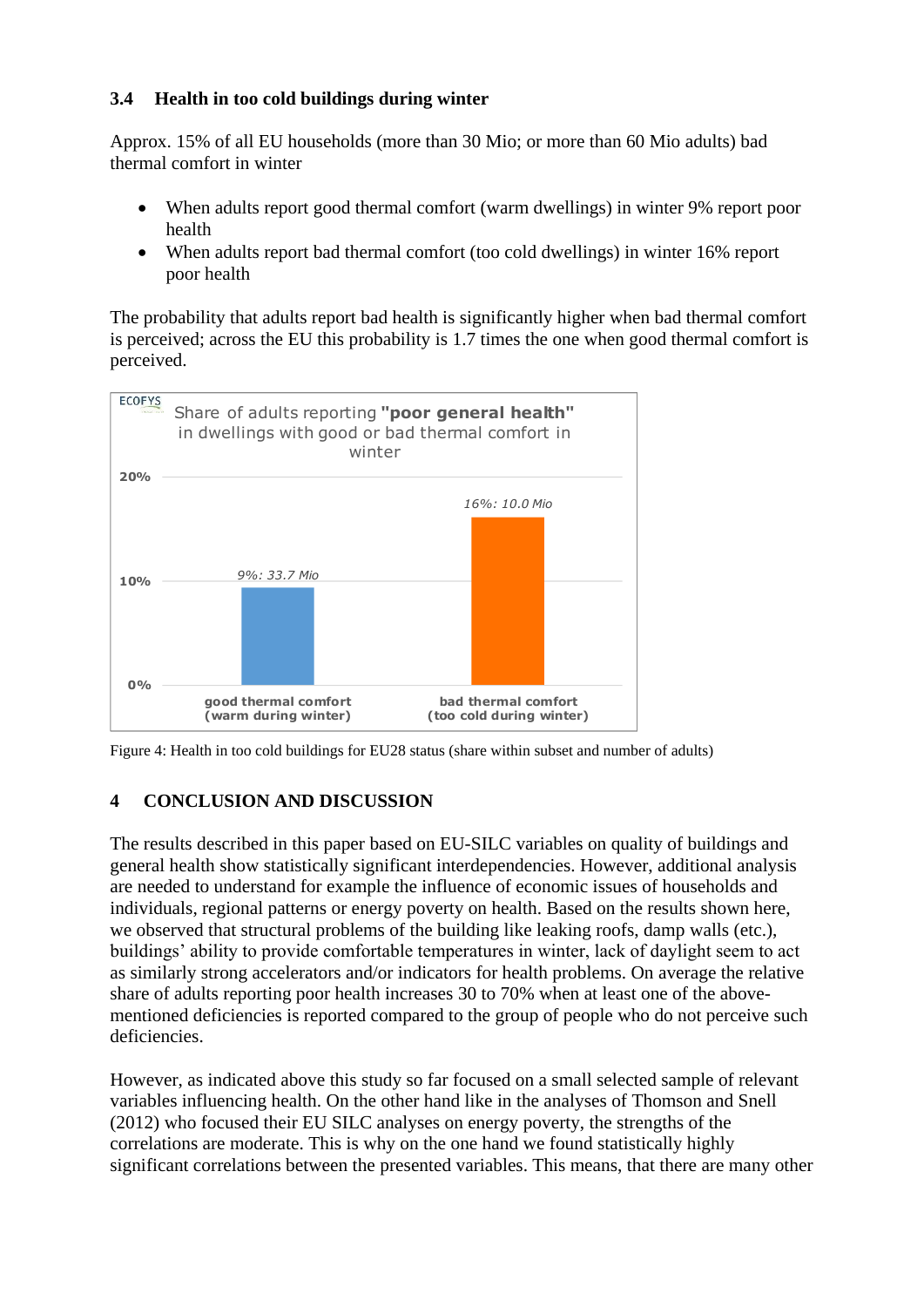variables apart from the ones analyzed in this study, also having a very significant impact on a person's perceived general health. Obviously personal and environmental variables determine health. Yet, we feel that buildings, which in this equation at least in Europe occupy 90% of the environmental variables' time are very much under-represented in today's overarching discussion about sustainability, which eventually is about shaping the world in a way that leads to sustained individual and societal health.

Above mentioned problems like dampness, darkness, too cold in winter or overheating in summer clearly hint at buildings in need of renovation. According to EUROSTAT (2012), ca. 58% of EU's population live in detached and semi-detached single family homes; our results also show that around 4 out of 5 of these dwelling types are owned by private owners. This means, that this group is crucial to successfully increase the renovation rate as implicated in the proposal for the amending directive on energy performance of buildings (European Commission, 2016) and needs to be addressed by incentives, renovation policies and awareness raising as well as information campaigns.

To reveal more insights, further research is ongoing to examine the linkage between health and building status, but also considering the economic status of building's occupants. This analysis considers additional variables such as health prevalence of building occupants for example due to age, occupancy status and, economic status, income level, existing chronical illnesses, medical care system of respective country, etc. In this sense, a prediction model and additional multiple correlations for health considering selected variables of building and economic status and previous mentioned variables could reveal insights on the impact on health, but also more general insights into causes and effects within the triangle of clusters of variables described above. Furthermore, analysis shall evaluate the development of the building and economic status as well as general health aspects over time to observe the impact of policy measures and to derive recommendations for priority areas for action. This can also reveal insights on causal chains between building status, economic situation and health aspects explaining energy poverty.

# **5 ACKNOWLEDGEMENTS**

This research was supported by VELUX A/S. The research was conducted by experts from Ecofys Germany GmbH, with assistance of experts from VELUX A/S.

# **6 REFERENCES**

EUROSTAT (2012): *Description of Target Variables: Cross-sectional and longitudinal. 2012 operation (Version May 2013)*. Ed. European Commission. Brussels.

EUROSTAT (2012). *Distribution of population by dwelling type*. (online data code: ilc\_lvho01), accessed 04.06.2017.

European Commission (2016). *Proposal for a Directive of the European Parliament and of the Council amending Directive 2010/31/EU on the energy performance of buildings*.

EUROSTAT (2015). *Population on 1 January by age and sex*. (online data code: demo\_pjan). accessed 04.06.2017.